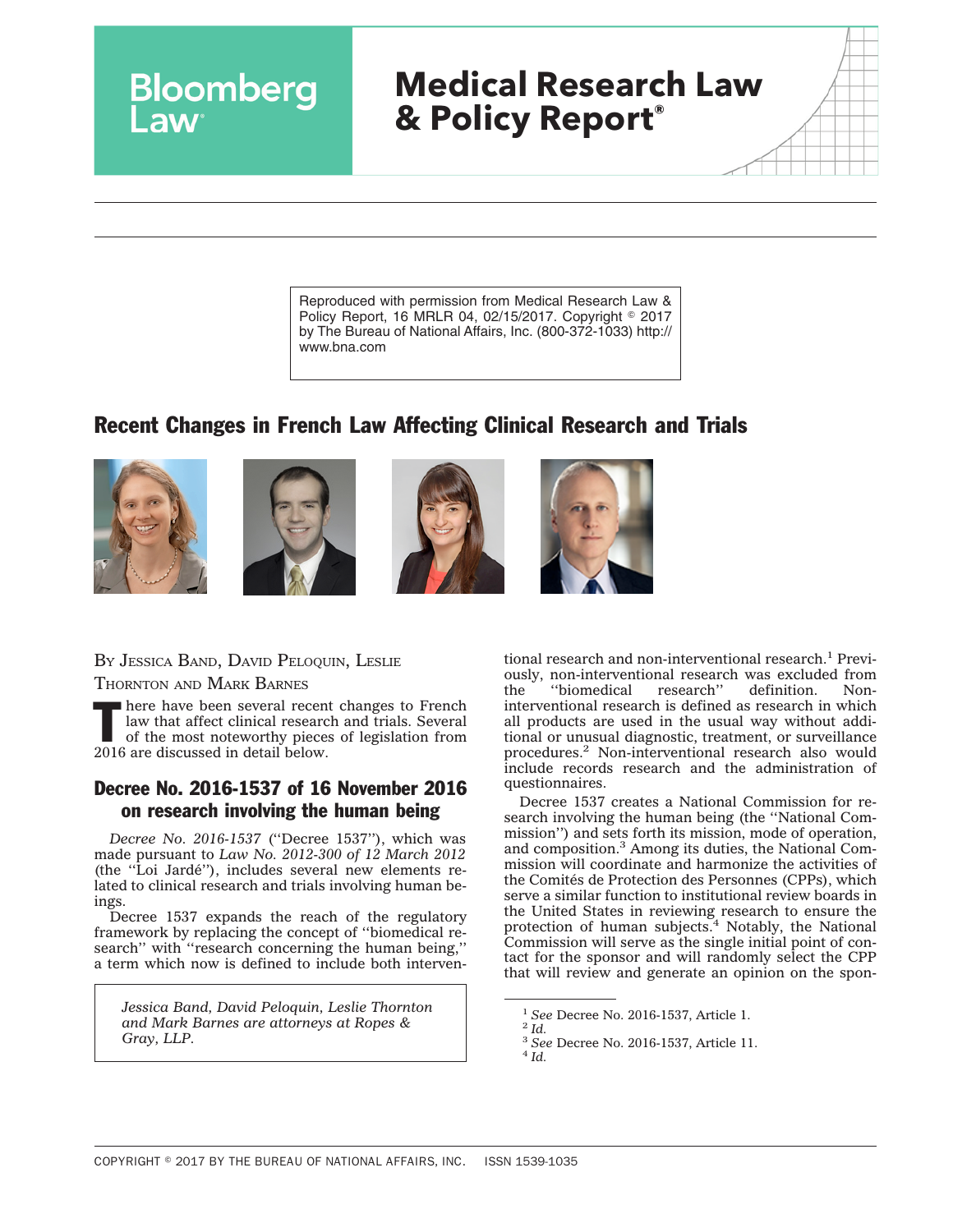sor's application.<sup>5</sup> Decree 1537 requires that an information technology (IT) system be put into place to conduct the random selection of the cognizant CPP, and to facilitate exchanges between sponsors and the CPP and between the CPP and the Agence nationale de sécurité du medicament et des produits de santé (ANSM).<sup>6</sup> Until the IT system is established, the sponsor will be responsible for selecting the cognizant CPP.

Decree 1537 changes the authorization requirements for certain institutions performing Phase I clinical trials. The validity of the authorization of sites performing Phase I trials is extended from five years to seven years, except for clinical trials involving the first administration of a drug in humans, which is issued for three years.<sup>7</sup>

Decree 1537 strengthens surveillance and vigilance during clinical trials by adding several new reporting requirements. First, the sponsor must inform the National Commission and the ANSM without delay following the termination of an investigator because of a serious deviation or a deliberate pattern of deviation from the protocol, or because of a serious disregard for or ignorance of regulations or good clinical practices that could affect the safety and well-being of research subjects or the reliability and integrity of the research data.8 Second, the sponsor must notify the competent authority: (1) immediately of any unexpected serious adverse event which led to a death or put lives at stake, and (2) within 15 days for other unexpected serious adverse events.<sup>9</sup> In both cases, additional information on the event must be provided to the ANSM within eight days of the notification. Third, in first-in-human trials involving healthy volunteers, the sponsor must notify the ANSM without delay upon the occurrence of any "new event."<sup>10</sup> In this case, the administration of the product must be suspended, appropriate urgent security measures must be taken, and the competent authority and the CPP must be informed.<sup>11</sup> This final provision likely is a response to the January 2016 tragic incident that occurred in a first-in-humans Phase I trial conducted in France, in which one person died and five others were hospitalized.<sup>12</sup>

Decree 1537 entered into force on Nov. 18, 2016, with the exception of provisions relating to the IT system described above, which will be effective when the system is fully operational as determined by the Minister of Health, and no later than December 31,  $2017<sup>13</sup>$  In the interim, exchanges between sponsors, CPPs, and the ANSM are to be made directly by post or electronically.<sup>14</sup>

- 
- 

#### Decree No. 2016-1538 of 16 November 2016 on the Unique Agreement for the implementation of commercial clinical trials involving human beings in health care institutions

Promulgated under section 155 of *Law No. 2016-41 of 26 January 2016 for the modernization of our health system*, *Decree No. 2016-1538* (''Decree 1538'') requires that sponsors use a clinical trial agreement template, entitled ''convention unique,'' to conduct clinical trials with French public and private health care institutions.<sup>15</sup> The purpose of this agreement template (the ''Unique Agreement'') is to strengthen the competitiveness of French health-care institutions for clinical trials by simplifying the internal review procedure and speeding the negotiation process.

The Unique Agreement governs the relationship between the sponsor, the principal health-care institution (the ''coordinating institution''), and the investigator. However, only the sponsor and the coordinating institution are required to sign the agreement; the investigator need not sign the agreement, but must attest that he/ she is aware of and has seen the agreement.<sup>16</sup> As such, the historical French practice by which the sponsor has an agreement with the investigator and not the institution has been modified by this Unique Agreement template, thereby bringing French law in line with the common United States practice in which the clinical trial agreement typically is between the sponsor and the institution at which the trial takes place, with the principal investigator signing as having ''read and acknowledged'' the agreement.

According to Decree 1538, the Unique Agreement can provide for compensation for the expected quality of clinical trials data, thereby permitting the inclusion of incentive payments for this purpose.17 The Unique Agreement also allows for all or part of the compensation to be paid to a third party entity participating in the clinical trial upon satisfaction of three conditions: (i) the third party entity is designated by the legal representative of the coordinating institution according to public procurement law (if applicable); (ii) the third party entity's governance is able to prevent certain risks associated with the third party's or its executives' receipt of such compensation, including conflicts of interest or breach of the main principles and rules protecting clinical trial subjects; and (iii) the third party entity uses the funds received from the sponsor for investigation purposes. $18$  This provision accommodates the frequent French practice of including an association or a foundation as a responsible party for the conduct of a clinical trial.

The Unique Agreement must be signed no later than 45 days following the coordinating institution's receipt of the sponsor's proposal, which is intended to take into account processing time by the coordinating institution.19 For a trial involving many research sites, the signature timeframe is reduced to 15 days for the associ-

<sup>&</sup>lt;sup>5</sup> See Decree No. 2016-1537, Article 9.<br>
<sup>6</sup> See Decree No. 2016-1537, Article 11.<br>
<sup>7</sup> See Decree No. 2016-1537, Article 4.<br>
<sup>8</sup> See Decree No. 2016-1537, Article 12.<br>
<sup>9</sup> See Decree No. 2016-1537, Article 14.<br>
<sup>10</sup> See Proves Fatal, *Nature*, 18 January 2016, available at: [http://](http://www.nature.com/news/scientists-in-the-dark-after-french-clinical-trial-proves-fatal-1.19189) [www.nature.com/news/scientists-in-the-dark-after-french-](http://www.nature.com/news/scientists-in-the-dark-after-french-clinical-trial-proves-fatal-1.19189)

<sup>&</sup>lt;sup>13</sup> See Decree No. 2016-1537, Article 24. <sup>14</sup> *Id.* 

<sup>15</sup> *See* Decree No. 2016-1538, Article 1. <sup>16</sup> *Id.* <sup>17</sup> *Id.* <sup>18</sup> *Id.* <sup>19</sup> *Id.*